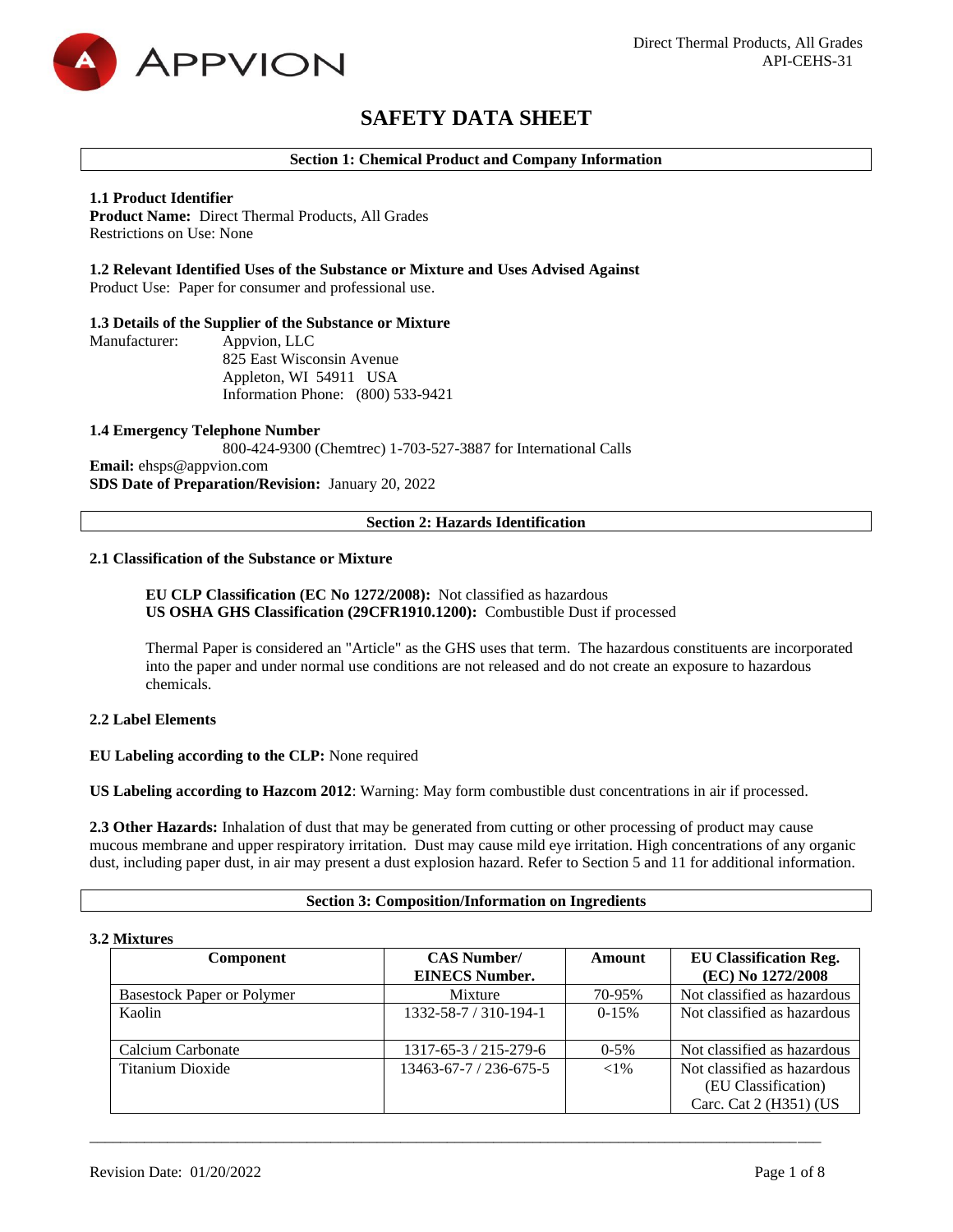

Classification)

Refer to Section 16 for Full Text of GHS Classes and H Statements The exact percentage is a trade secret.

#### **Section 4: First Aid Measures**

#### **4.1 Description of First Aid Measures**

**First Aid**

**Eyes**: Flush eyes thoroughly with water. If irritation persists, seek medical attention.

**Skin:** No first aid should be needed.

**Ingestion:** If large amount is swallowed, get medical advice.

**Inhalation:** Move person to fresh air. Seek medical attention if irritation or other symptoms persist.

**See Section 11 for more detailed information on health effects.**

**4.2 Most Important symptoms and effects, both acute and delayed:** If dust is generated, it may cause mild eye and respiratory irritation.

**4.3 Indication of any immediate medical attention and special treatment needed**: Immediate medical attention should not be required.

**Section 5. Fire Fighting Measures**

**5.1 Extinguishing Media:** Water is the most effective agent for fighting fires involving paper products. Not incompatible with any extinguishing agent.

**5.2 Special Hazards Arising from the Substance or Mixture:** This product is an ordinary combustible and will burn under fire conditions. High concentrations of any suspended organic dust, including dust that may be generated from processing this product, may present a dust explosion hazard. Combustion products include carbon dioxide, carbon monoxide and smoke..

**5.3 Advice for Fire-Fighters:** Wear positive pressure self-contained breathing apparatus and full protective clothing

**Section 6. Accidental Release Measures**

#### **6.1 Personal Precautions, Protective Equipment and Emergency Procedures**

Eliminate flames and other sources of ignition. Avoid creating dust during clean-up process.

**6.2 Environmental Precautions:** Avoid contamination of water supplies and environmental releases. Report spills as required to authorities.

**6.3 Methods and Material for Containment and Cleaning Up:** Contain and collect spilled materials for use or disposal. Nonsparking tools should be used. Dust deposits should not be allowed to accumulate on surfaces, as these may form an explosive mixture if they are released into the atmosphere in sufficient concentrations. Avoid dispersal of dust in the air (i.e., clearing dust surfaces with compressed air).

\_\_\_\_\_\_\_\_\_\_\_\_\_\_\_\_\_\_\_\_\_\_\_\_\_\_\_\_\_\_\_\_\_\_\_\_\_\_\_\_\_\_\_\_\_\_\_\_\_\_\_\_\_\_\_\_\_\_\_\_\_\_\_\_\_\_\_\_\_\_\_\_\_\_\_\_\_\_\_\_\_\_\_\_\_\_\_\_\_\_\_\_\_\_

#### **Reference to Other Sections:**

Refer to Section 13 for disposal information and Section 8 for protective equipment.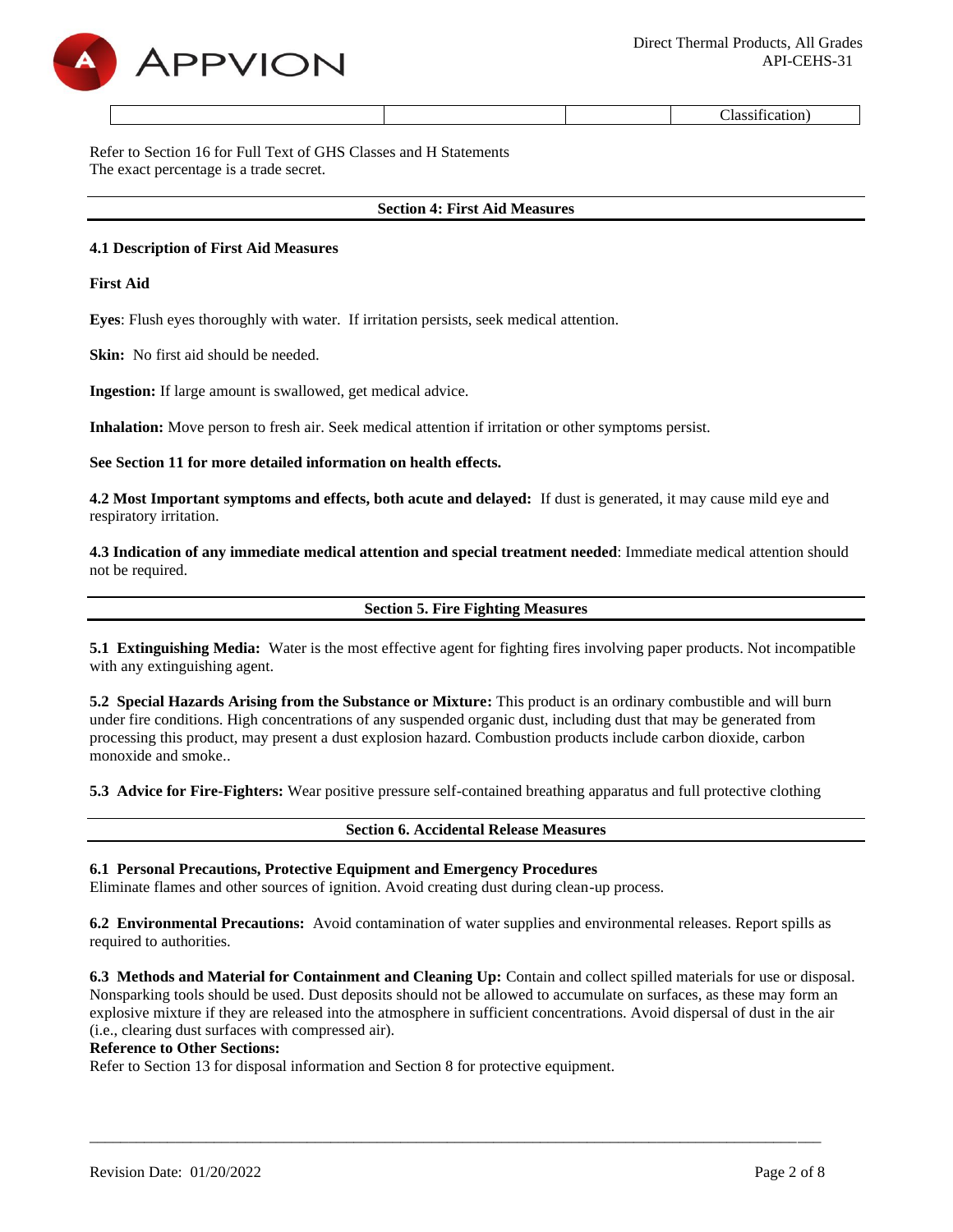

# **Section 7. Handling and Storage**

# **7.1 Precautions for Safe Handling**:

Handling: This product is not hazardous unless processed in a manner that generates dust. Minimize the generation and accumulation of dust. Keep product away from heat, flames and other sources of ignition. Potential dust explosion hazard use good housekeeping to prevent accumulation of dust in the work area. Dry powders can build static electricity charges when subjected to friction of transfer and in mixing operations. Provide adequate precautions, such as electrical grounding and bonding, or inert atmospheres.

**Conditions for Safe Storage, Including any Incompatibilities**: Store at room temperature in cool; dry, well ventilated place away from excessive heat and incompatible materials such as strong oxidizers.

# **7.3 Specific end use(s):**

**Industrial uses:** None identified **Professional uses:** None identified

**Section 8. Exposure Controls / Personal Protection**

#### **Control Parameters:**

| <b>Chemical Name</b> | <b>US OEL</b>                                                                                                                                           | <b>EU IOEL</b>      | <b>UK OEL</b>                                                    | DFG MAK                    | <b>Biological Limit</b><br><b>Value</b> |
|----------------------|---------------------------------------------------------------------------------------------------------------------------------------------------------|---------------------|------------------------------------------------------------------|----------------------------|-----------------------------------------|
| Kaolin               | 5 mg/m3 TWA OSHA<br>PEL (respirable dust)<br>15 mg/m3 TWA<br>OSHA (total dust)<br>$2 \text{ mg/m}3 \text{ TWA}$<br>(respirable dust)<br><b>ACGIHTLV</b> | None<br>Established | $2$ mg/m $3$ TWA<br>(respirable)                                 | None<br>Established        | None Established                        |
| Calcium<br>Carbonate | 15 mg/m3 PEL-TWA<br>(total dust)<br>5 mg/m3 PEL-TWA<br>(respirable dust)                                                                                | None<br>Established | 4 mg/m3 TWA<br>(respirable); 10<br>$mg/m3$ TWA<br>(inhalable)    | 4 mg/m3 TWA<br>(inhalable) | None Established                        |
| Titanium Dioxide     | 15 mg/m3 TWA<br><b>OSHA PEL</b><br>$10 \text{ mg/m}$ $3 \text{ TWA}$<br><b>ACGIHTLV</b>                                                                 | None<br>Established | $4 \text{ mg/m}$<br>(respirable), 10<br>mg/m3<br>(inhalable) TWA | None<br>Established        | None Established                        |

**DNEL**: None established **PNEC**: None Established

# **8.2 Exposure Controls:**

**Recommended Monitoring Procedures:** Collection on filters with gravimetric analysis.

**Appropriate Engineering Controls:** No special ventilation is required for normal handling and use. Provide appropriate exhaust ventilation at places where dust is formed if this product is further processed. Use explosion-proof equipment where required. It is recommended that all dust control equipment such as local exhaust ventilation and material transport systems involved in handling this product contain explosion relief vents or an explosion suppression system or an oxygen deficient environment. Ensure that dust handling systems (such as exhaust ducts, dust collectors, vessels and processing equipment) are designed in a manner to prevent the escape of dust into the work area (i.e. there is no leakage from the equipment). Use only appropriately classified electrical equipment and powered industrial trucks.

#### **Personal Protective Measurers**

**Respiratory Protection:** Not necessary if workplace concentrations of hazardous constituents are below recommended limits. If the exposure limit is exceeded, an approved respirator should be worn. Respirator selection and use should be based on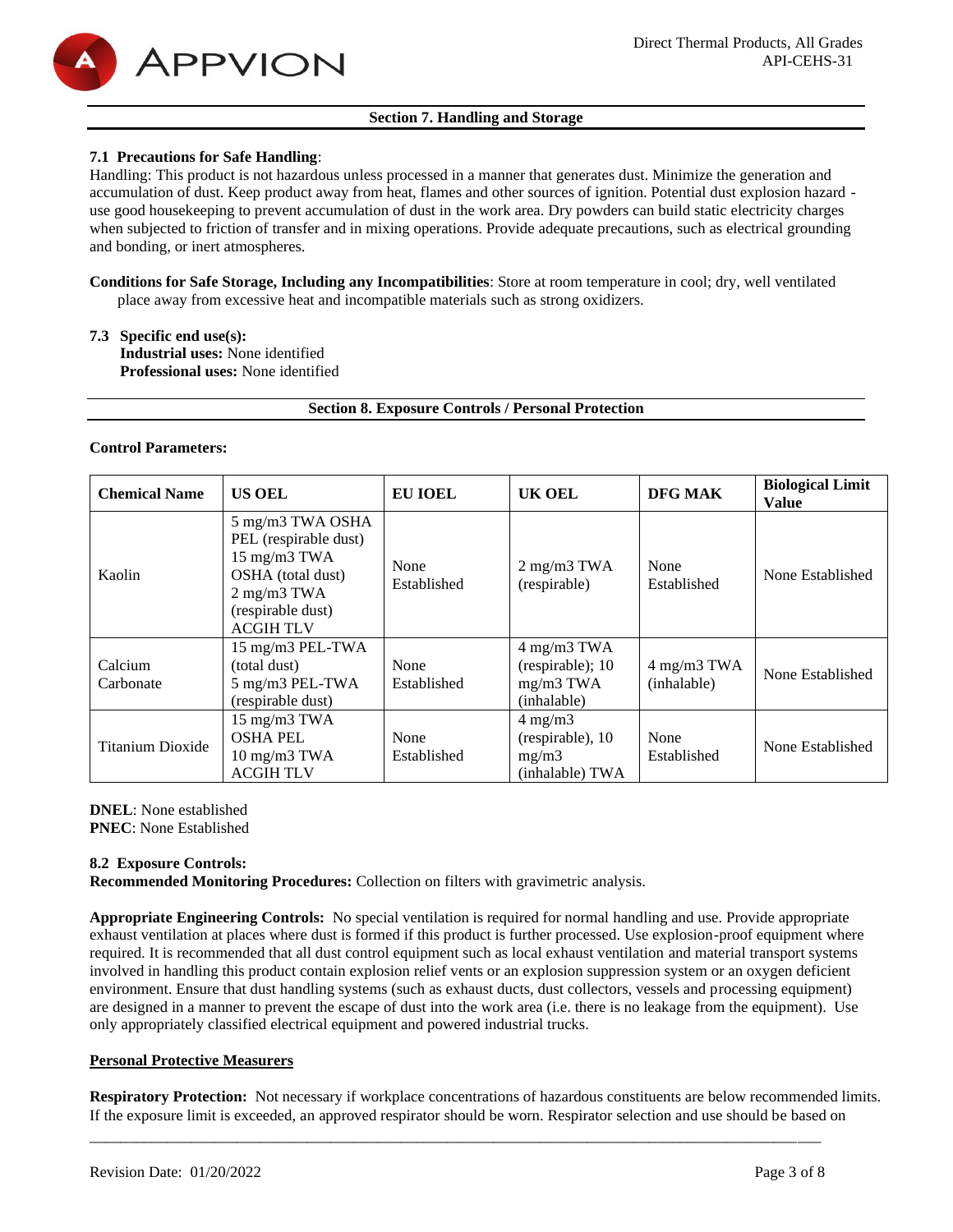

contaminant type, form and concentration. Follow OSHA 1910.134 and ANSI Z88.2 in the United States or other applicable regulations and standards and good Industrial Hygiene practice. **Eye Protection:** Follow facility requirements. **Skin Protection:** None required. **Other protection:** None required.

# **Section 9. Physical and Chemical Properties**

#### **9.1 Information on basic Physical and Chemical Properties**

**Appearance and Odor:** Solid paper in roll or sheet form, faint odor.

| <b>Solubility in Water:</b>  | Insoluble                                       | <b>Boiling Point:</b>         | Not applicable |
|------------------------------|-------------------------------------------------|-------------------------------|----------------|
| <b>Odor Threshold:</b>       | Not determined                                  | <b>Partition Coefficient:</b> | Not applicable |
| pH:                          | Not applicable                                  | <b>Melting Point:</b>         | Not applicable |
| <b>Specific Gravity:</b>     | Varies                                          | <b>Vapor Density:</b>         | Not applicable |
| <b>Evaporation Rate:</b>     | Not applicable                                  | <b>Vapor Pressure:</b>        | Not applicable |
| Flammability(solid/gas):     | Not classified as a                             | <b>Flash Point:</b>           | None           |
|                              | flammable solid                                 |                               |                |
| <b>Explosive Limits:</b>     | Not applicable                                  | <b>Autoignition</b>           | Not available  |
|                              |                                                 | Temperature:                  |                |
| <b>Decomposition</b>         | Not determined                                  | <b>Viscosity:</b>             | Not applicable |
| Temperature:                 |                                                 |                               |                |
| <b>Explosive Properties:</b> | Fine dust suspended in air<br>may be explosive. | <b>Oxidizing Properties:</b>  | None           |

#### **9.2 Other Information:** None

#### **Section 10. Stability and Reactivity**

**10.1 Reactivity:** Not reactive under normal conditions of use and storage.

**10.2 Chemical Stability:** Stable.

- **10.3 Possibility of Hazardous Reactions:** May react with strong oxidizers generating heat**.**
- **10.4 Conditions to Avoid:** Avoid excessive heat and flames.

**10.5 Incompatible Materials:** Avoid strong oxidizers.

**10.6 Hazardous Decomposition Products:** Products of combustion include carbon dioxide, carbon monoxide and smoke.

#### **Section 11. Toxicological Information**

#### **11.1 Information on Toxicological Effects:**

#### **Potential Health Hazards**

**Inhalation:** Inhalation of dust that may be generated from cutting or other processing of product may cause mucous membrane and upper respiratory irritation. Prolonged inhalation of respirable kaolin above the occupational exposure limit may cause lung changes.

\_\_\_\_\_\_\_\_\_\_\_\_\_\_\_\_\_\_\_\_\_\_\_\_\_\_\_\_\_\_\_\_\_\_\_\_\_\_\_\_\_\_\_\_\_\_\_\_\_\_\_\_\_\_\_\_\_\_\_\_\_\_\_\_\_\_\_\_\_\_\_\_\_\_\_\_\_\_\_\_\_\_\_\_\_\_\_\_\_\_\_\_\_\_

**Skin Contact:** None expected.

**Eye Contact:** None expected. Dust particles may cause abrasive irritation.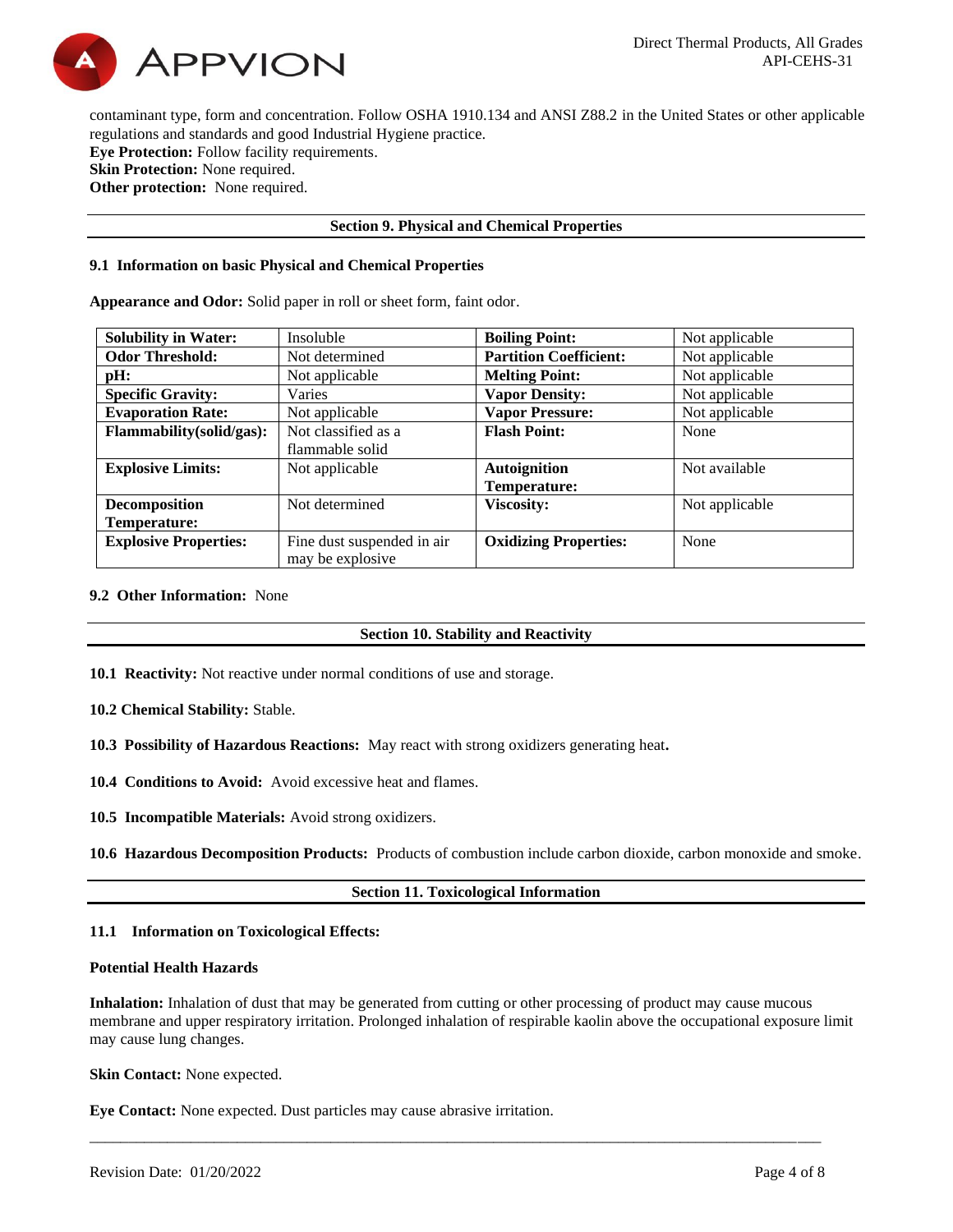

**Ingestion:** Not expected to be acutely toxic.

**Acute Toxicity Values**: This product is not expected to be acutely toxic based on an evaluation of the component materials

**Skin corrosion/irritation:** None of the relevant components are skin irritants.

**Eye damage/ irritation:** Product is not expected to be irritating to eyes.

**Respiratory Irritation:** None of the components are respiratory irritants.

**Skin Sensitization:** None of the components are skin sensitizers.

**Respiratory Sensitization:** None of the components are respiratory sensitizers**.**

**Germ Cell Mutagenicity:** This product is not expected to present a risk of genetic damage

**Carcinogenicity:** Titanium dioxide is listed by IARC as a category 2B carcinogen. The titanium dioxide is bound in the paper matrix and no exposure occurs during normal use. None of the other components present at 0.1% or greater is listed as a potential carcinogen by IARC, NTP, OSHA or the EU CLP regulation.

**Developmental / Reproductive Toxicity**: No specific data is available; however, none of the components are classified as reproductive hazards.

**Specific Target Organ Toxicity (Single Exposure)**: No adverse effects expected based on available data.

**Specific Target Organ Toxicity (Repeated Exposure)**: No specific data is available. Prolonged inhalation of respirable dust may cause effects on the lung.

**Aspiration Toxicity**: Components are not aspiration hazards.

#### **Section 12. Ecological Information**

**12.1 Toxicity:** No data available. This product is not expected to be toxic to aquatic organisms.

**12.2 Persistence and degradability:** No data is available.

**12.3 Bioaccumulative Potential:** No data available.

**12.4 Mobility in Soil:** No data available.

**12.5 Results of PBT and vPvB assessment:** Components do not meet the criteria for classification as PBT or vPvB.

**12.6 Other Adverse Effects:** None known.

#### **Section 13. Disposal Considerations**

#### **13.1 Waste Treatment Methods:**

Dispose in accordance with all local, state and national regulations. Local regulations may be more stringent than regional and national requirements. It is the responsibility of the waste generator to determine the toxicity and physical characteristics of the material to determine the proper waste identification and disposal in compliance with applicable regulations.

#### **Section 14. Transport Information**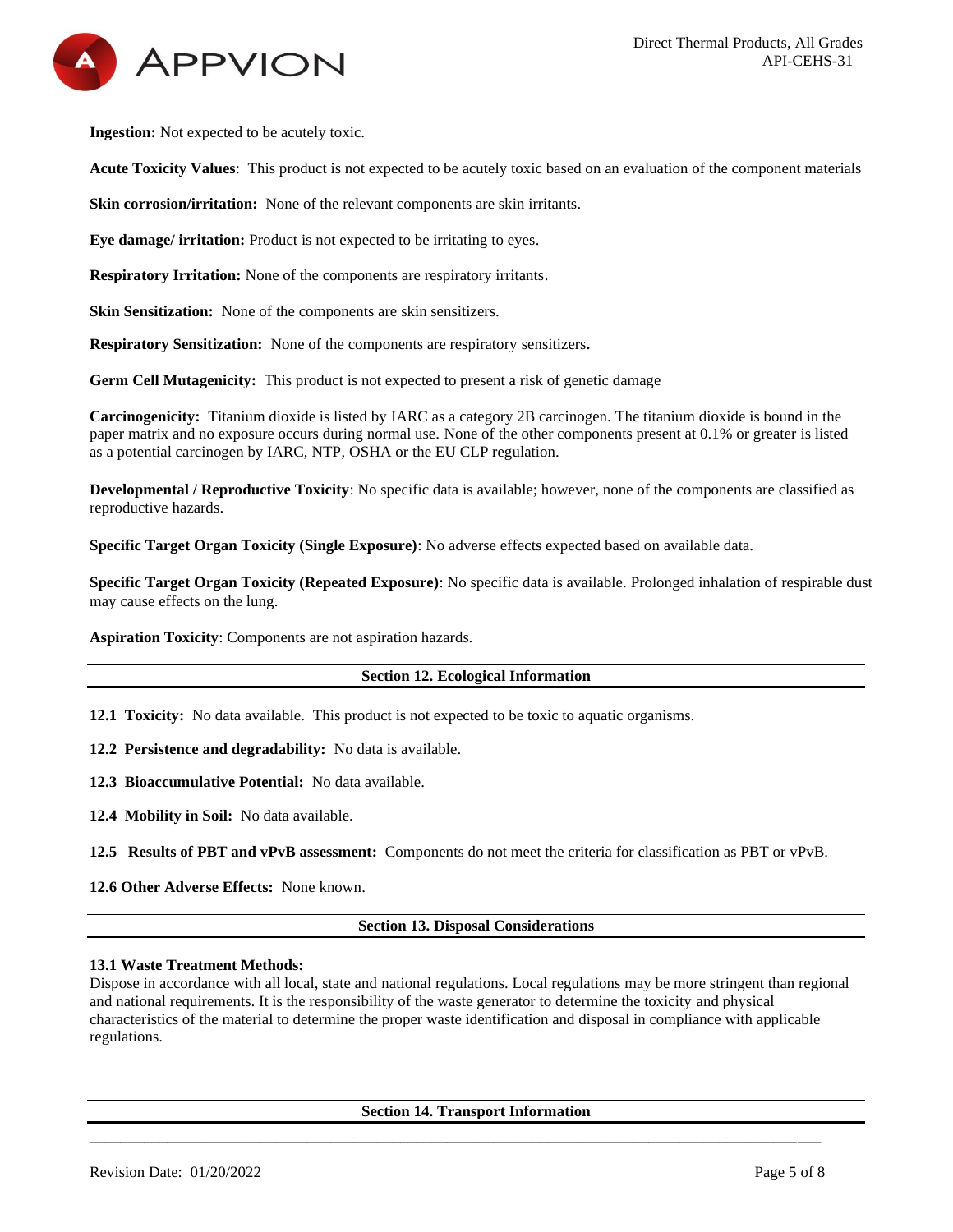

|                  | 14.1 UN       | 14.2 UN Proper Shipping Name | 14.3          | 14.4    | 14.5                 |
|------------------|---------------|------------------------------|---------------|---------|----------------------|
|                  | <b>Number</b> |                              | <b>Hazard</b> | Packing | <b>Environmental</b> |
|                  |               |                              | Class(s)      | Group   | <b>Hazards</b>       |
| <b>US DOT</b>    | None          | Not Regulated                | None          | None    | N <sub>0</sub>       |
| Canadian         | None          | Not Regulated                | None          | None    | N <sub>0</sub>       |
| <b>TDG</b>       |               |                              |               |         |                      |
| EU               | None          | Not Regulated                | None          | None    | N <sub>0</sub>       |
| <b>ADR/RID</b>   |               |                              |               |         |                      |
| <b>IMDG</b>      | None          | Not Regulated                | None          | None    | N <sub>0</sub>       |
| <b>ІАТА/ІСАО</b> | None          | Not Regulated                | None          | None    | N <sub>0</sub>       |

#### **14.6 Special Precautions for User:** None identified

**14.7 Transport in Bulk According to Annex III MARPOL 73/78 and the IBC Code:** Not applicable – shipped only in packaged form.

#### **Section 15. Regulatory Information**

#### **15.1 Safety, Health and Environmental Regulations/Legislation Specific for the Substance or Mixture**

# **INTERNATIONAL INVENTORIES**

**TSCA Status**: These products are articles and not subject to TSCA.

#### **United States Regulations**

**EPA SARA 302:** No regulated components.

#### **EPA SARA Regulations:**

SARA 311/312 Hazard Categories:

- N Fire Hazard
	- N Sudden Release of Pressure
	- N Reactivity
	- N Acute Health
	- N Chronic Health

**SARA 313:** This contains the following chemicals above deminimus concentrations subject to the notification or reporting requirements of SARA 313: None

**CERCLA Section 103**: This product is not subject to CERCLA release reporting. Many states have more stringent release reporting requirements. Report spills required under federal, state and local regulations.

**RCRA Status**: This product, as sold, is not regulated under RCRA as a hazardous waste.

**California Proposition 65:** This product may contain the following chemicals known to the State of California to cause cancer: titanium dioxide and crystalline silica. These chemicals are bound in a paper matrix and are not respirable, therefore, no warning is required.

### **International Regulations**:

**Canadian Environmental Protection Act**: This product is a manufactured article and not subject to chemical notification requirements.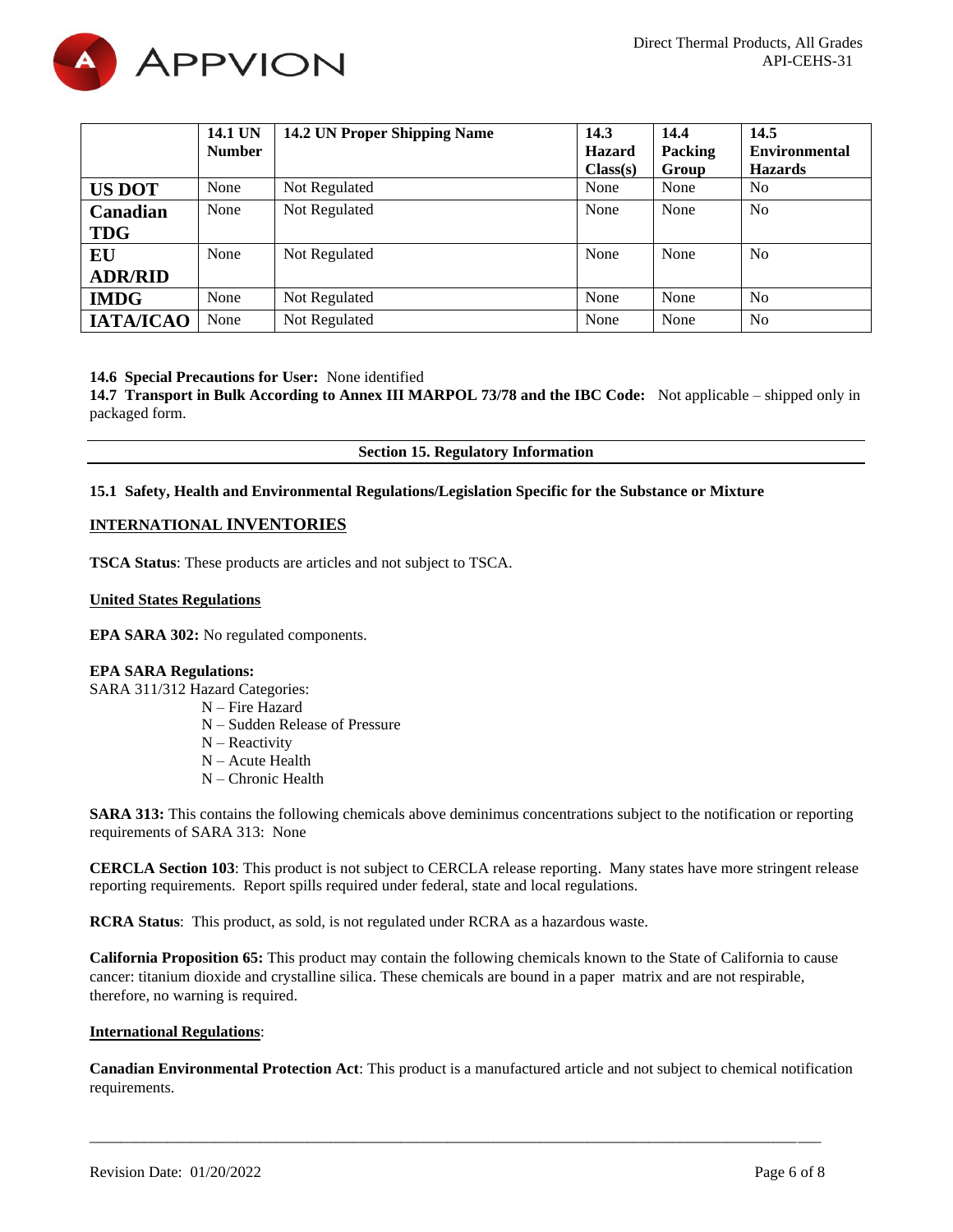

**Europe:** 

**REACH**: This product is a manufactured article and not subject to chemical notification requirements.

**Water Hazard Class**: nwg

**Chemical Safety Assessment**: None required

**Other EU Regulations**: This product is classified and labeled in accordance with CLP Regulation. This Safety Data Sheet complies with the requirements of Regulation (EC) No 1907/2006 (REACH)

|                                                                                                                              |         | <b>Section 16. Other Information</b> |                |
|------------------------------------------------------------------------------------------------------------------------------|---------|--------------------------------------|----------------|
|                                                                                                                              |         |                                      |                |
| NFPA RATING (NFPA 704)                                                                                                       | FIRE: 1 | HEALTH: 0                            | INSTABILITY: 0 |
| <b>HMIS RATING</b>                                                                                                           | FIRE: 1 | HEALTH: 0                            | REACTIVITY: 0  |
| GHS Hazard Classes and Statements from Section 3<br>Carc. Cat 2 – Carcinogen Category 2<br>H351 Suspected of causing cancer. |         |                                      |                |

**Effective Date:** 01/20/2022

**Supersedes Date:** 07/09/2018

**Revision to Sections:** Section 1 company name change and information phone number.

**SDS Number:** API-CEHS-31

This SDS conforms to Regulation (EU) No. 1907/2006 and 453/2010, US OSHA Hazcom 2012 (29 CFR1910.1200) and Canada WHMIS 2015.

This information is furnished without warranty, expressed or implied. It is accurate to the best knowledge of Appvion, LLC. The data on this sheet is related only to the specific product designated herein. Appvion, LLC assumes no legal responsibility for the use or reliance upon these data.

\_\_\_\_\_\_\_\_\_\_\_\_\_\_\_\_\_\_\_\_\_\_\_\_\_\_\_\_\_\_\_\_\_\_\_\_\_\_\_\_\_\_\_\_\_\_\_\_\_\_\_\_\_\_\_\_\_\_\_\_\_\_\_\_\_\_\_\_\_\_\_\_\_\_\_\_\_\_\_\_\_\_\_\_\_\_\_\_\_\_\_\_\_\_